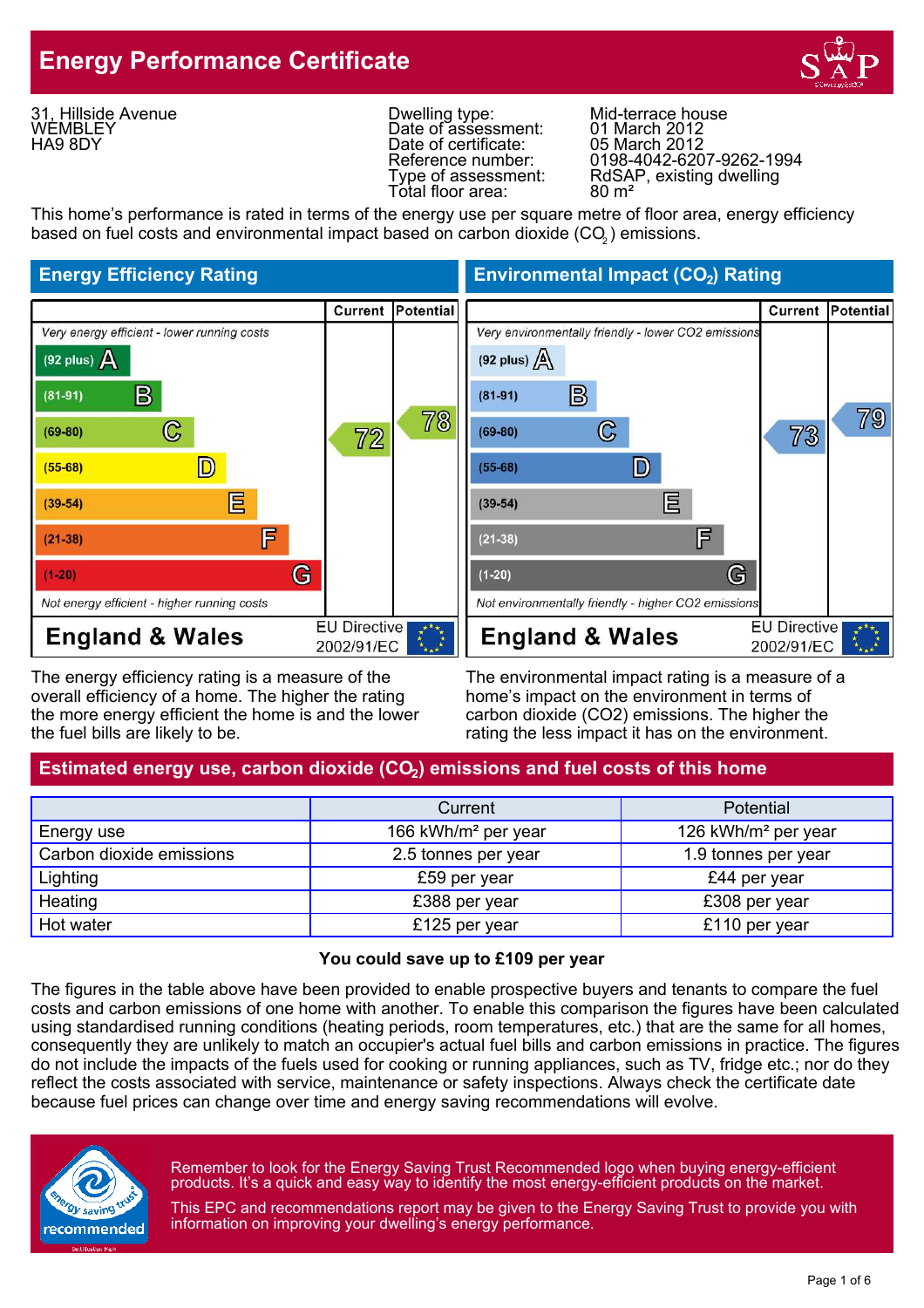#### **About this document**

The Energy Performance Certificate for this dwelling was produced following an energy assessment undertaken by a qualified assessor, accredited by Stroma Certification, to a scheme authorised by the Government. This certificate was produced using the RdSAP 2009 assessment methodology and has been produced under the Energy Performance of Buildings (Certificates and Inspections) (England and Wales) Regulations 2007 as amended. A copy of the certificate has been lodged on a national register.

| Assessor's accreditation number: | STRO007519              |
|----------------------------------|-------------------------|
| Assessor's name:                 | <b>Abdul Majeed</b>     |
| Company name/trading name:       | <b>Abdul Majeed</b>     |
| Address:                         | 7 Byron way             |
|                                  | Northolt, UB5 6AX       |
| Phone number:                    | 07940230466             |
| Fax number:                      | 0000                    |
| E-mail address:                  | majeed00@btinternet.com |
| Related party disclosure:        | No related party        |

#### **If you have a complaint or wish to confirm that the certificate is genuine**

Details of the assessor and the relevant accreditation scheme are as above. You can get contact details of the accreditation scheme from their website at www.stroma.com together with details of their procedures for confirming authenticity of a certificate and for making a complaint.

#### **About the building's performance ratings**

The ratings on the certificate provide a measure of the building's overall energy efficiency and its environmental impact, calculated in accordance with a national methodology that takes into account factors such as insulation, heating and hot water systems, ventilation and fuels used. The average Energy Efficiency Rating for a dwelling in England and Wales is band E (rating 50).

Not all buildings are used in the same way, so energy ratings use 'standard occupancy' assumptions which may be different from the specific way you use your home. Different methods of calculation are used for homes and for other buildings. Details can be found at www.communities.gov.uk/epbd.

Buildings that are more energy efficient use less energy, save money and help protect the environment. A building with a rating of 100 would cost almost nothing to heat and light and would cause almost no carbon emissions. The potential ratings on the certificate describe how close this building could get to 100 if all the cost effective recommended improvements were implemented.

#### **About the impact of buildings on the environment**

One of the biggest contributors to global warming is carbon dioxide. The way we use energy in buildings causes emissions of carbon. The energy we use for heating, lighting and power in homes produces over a quarter of the UK's carbon dioxide emissions and other buildings produce a further one-sixth.

The average household causes about 6 tonnes of carbon dioxide every year. Adopting the recommendations in this report can reduce emissions and protect the environment. You could reduce emissions even more by switching to renewable energy sources. In addition there are many simple everyday measures that will save money, improve comfort and reduce the impact on the environment. Some examples are given at the end of this report.

# **Directgov**

**Click www.epcadviser.direct.gov.uk our online tool which uses information from this EPC to show you how to save money on your fuel bills.**

Further information about Energy Performance Certificates can be found under Frequently Asked Questions at www.epcregister.com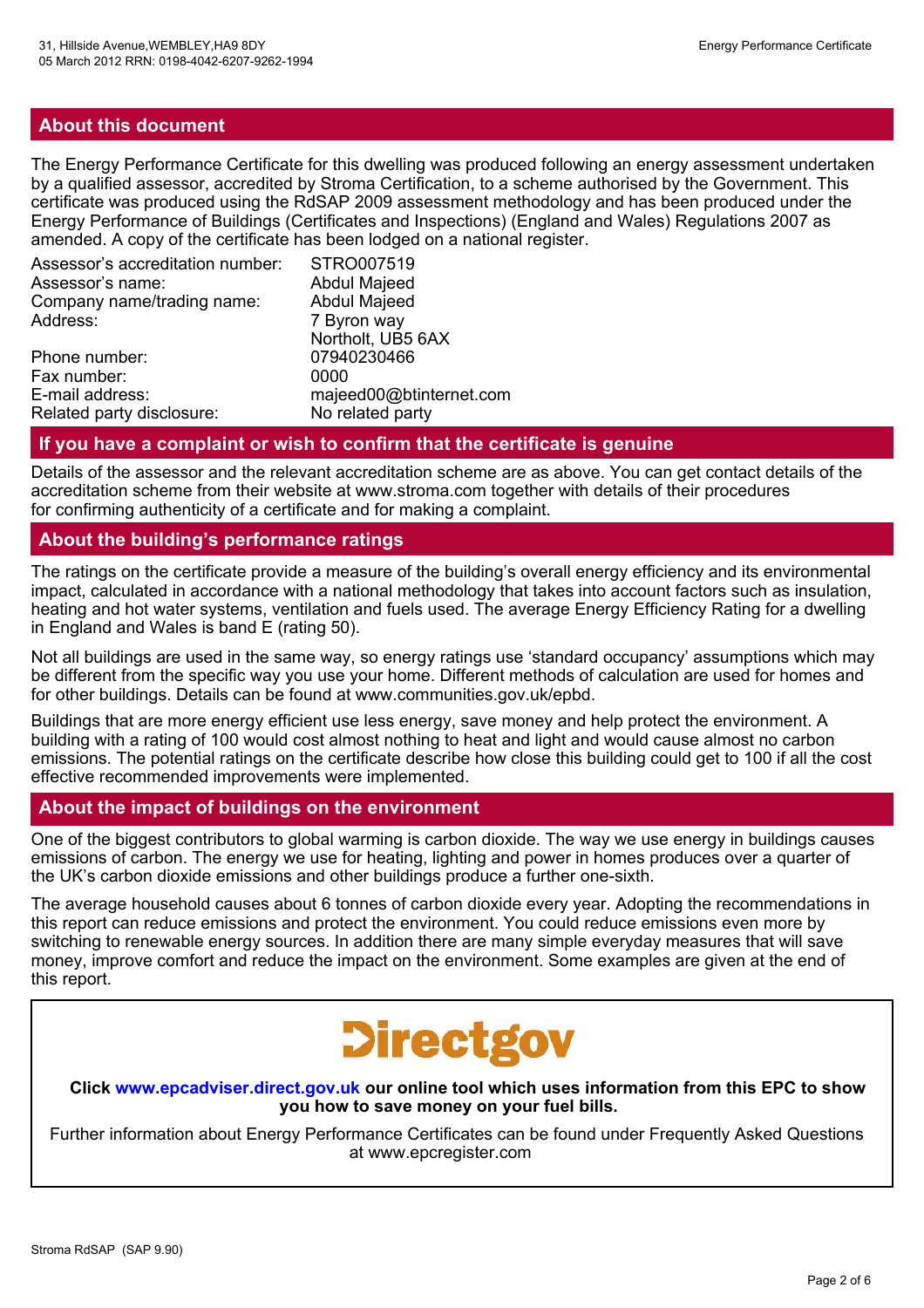#### **Recommendations**

The measures below are cost effective. The performance ratings after improvement listed below are cumulative, that is they assume the improvements have been installed in the order that they appear in the table. The indicative costs are representative for most properties but may not apply in a particular case.

| <b>Lower cost measures</b>                               | <b>Indicative Cost</b> | <b>Typical savings</b><br>per year | Ratings after improvement |                      |  |
|----------------------------------------------------------|------------------------|------------------------------------|---------------------------|----------------------|--|
|                                                          |                        |                                    | Energy efficiency         | Environmental impact |  |
| 1 Cavity wall insulation                                 | £100 - £300            | £52                                | C 75                      | C 76                 |  |
| 2 Low energy lighting for all fixed outlets              | £5                     | £12                                | C 75                      | C 76                 |  |
| Sub-total                                                |                        | £64                                |                           |                      |  |
| <b>Higher cost measures</b>                              |                        |                                    |                           |                      |  |
| 3 Replace boiler with new condensing<br>boiler           | £1,500 - £3,500        | £45                                | C 78                      | C 79                 |  |
| Total                                                    |                        | £109                               |                           |                      |  |
| C 78<br><b>Potential energy efficiency rating</b>        |                        |                                    |                           |                      |  |
| Potential environmental impact (CO <sub>2</sub> ) rating |                        |                                    |                           | C <sub>79</sub>      |  |

#### **Further measures to achieve even higher standards**

The further measures listed below should be considered in addition to those already specified if aiming for the highest possible standards for this home. However you should check the conditions in any covenants, planning conditions, warranties or sale contracts. The indicative costs are representative for most properties but may not apply in a particular case.

| 4 Solar water heating                                   | £4,000 - £6,000   | £37  | C 79        | B 82 |
|---------------------------------------------------------|-------------------|------|-------------|------|
| 5 Solar photovoltaic panels, 2.5 kWp                    | E11,000 - £20,000 | £219 | <b>B</b> 90 | A 92 |
| <b>Enhanced energy efficiency rating</b>                |                   |      | <b>B</b> 90 |      |
| Enhanced environmental impact (CO <sub>2</sub> ) rating |                   |      |             | A 92 |

Improvements to the energy efficiency and environmental impact ratings will usually be in step with each other. However, they can sometimes diverge because reduced energy costs are not always accompanied by a reduction in carbon dioxide  $(CO<sub>2</sub>)$  emissions.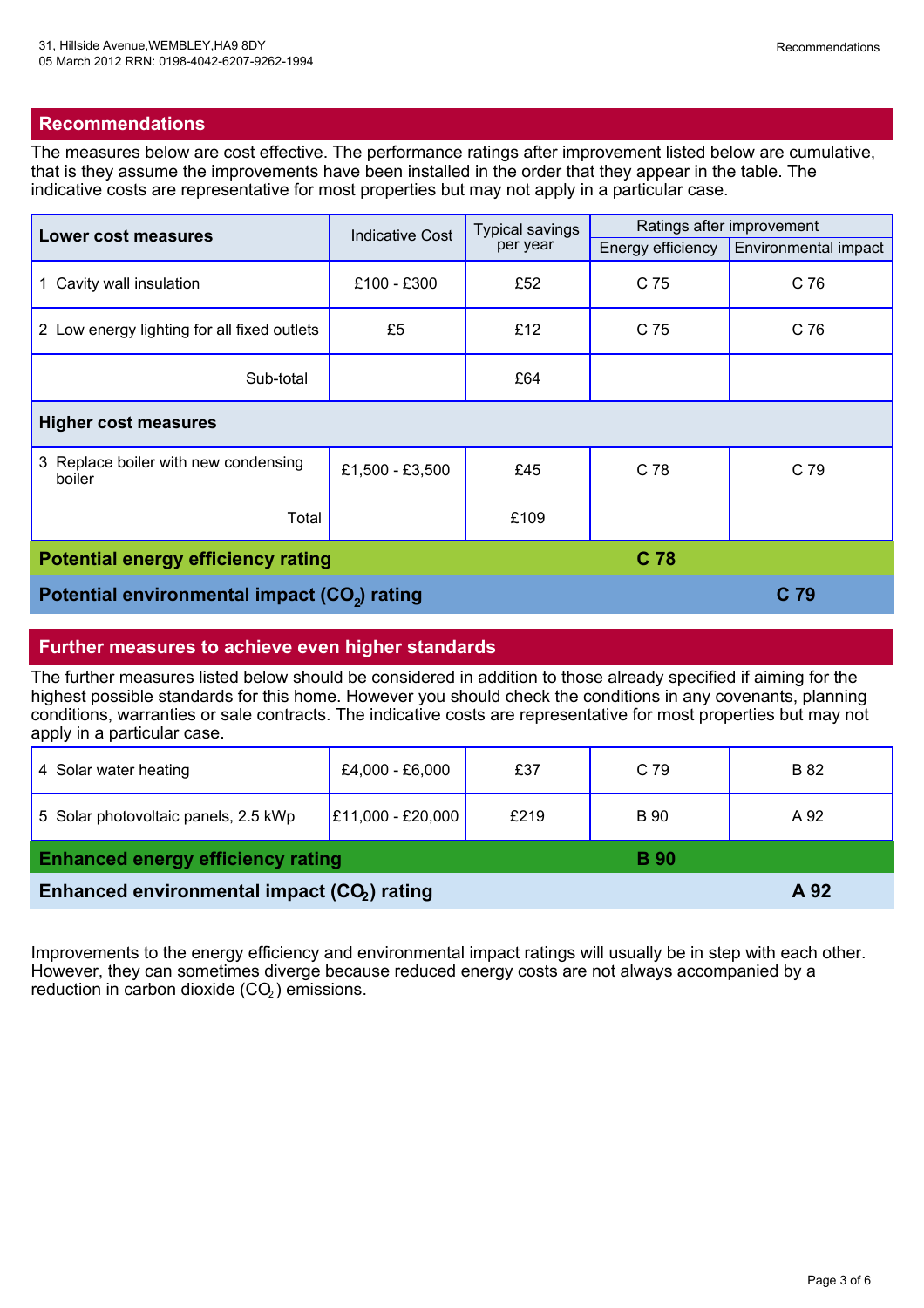#### **Summary of this home's energy performance related features**

The table below gives an assessment of the key individual elements that have an impact on this home's energy and environmental performance. Each element is assessed by the national calculation methodology; 1 star means least efficient and 5 stars means most efficient. The assessment does not take into consideration the physical condition of any element. 'Assumed' means that the insulation could not be inspected and an assumption has been made in the methodology based on age and type of construction.

| Element                                 |                                                        | <b>Current Performance</b> |                 |
|-----------------------------------------|--------------------------------------------------------|----------------------------|-----------------|
|                                         | Description                                            | Energy efficiency          | Environmental   |
| Walls                                   | Cavity wall, as built, no insulation (assumed)         | ★★☆☆☆                      | ★★☆☆☆           |
| Roof                                    | Pitched, 200 mm loft insulation                        | ★★★★☆                      | ★★★★☆           |
| Floor                                   | Solid, no insulation (assumed)                         |                            |                 |
| <b>Windows</b>                          | Fully double glazed                                    | ★★★★☆                      | ★★★★☆           |
| Main heating                            | Boiler and radiators, mains gas                        | ★★★★☆                      | ★★★★☆           |
| Main heating controls                   | Programmer and room thermostat                         | ★★★☆☆                      | ★★★☆☆           |
| Secondary heating                       | None                                                   |                            |                 |
| Hot water                               | From main system                                       | ★★★★☆                      | ★★★★☆           |
| Lighting                                | Low energy lighting in 67% of fixed outlets            | ★★★★☆                      | ★★★★☆           |
| <b>Current energy efficiency rating</b> |                                                        | C <sub>72</sub>            |                 |
|                                         | Current environmental impact (CO <sub>2</sub> ) rating |                            | C <sub>73</sub> |

#### **Low and zero carbon energy sources**

None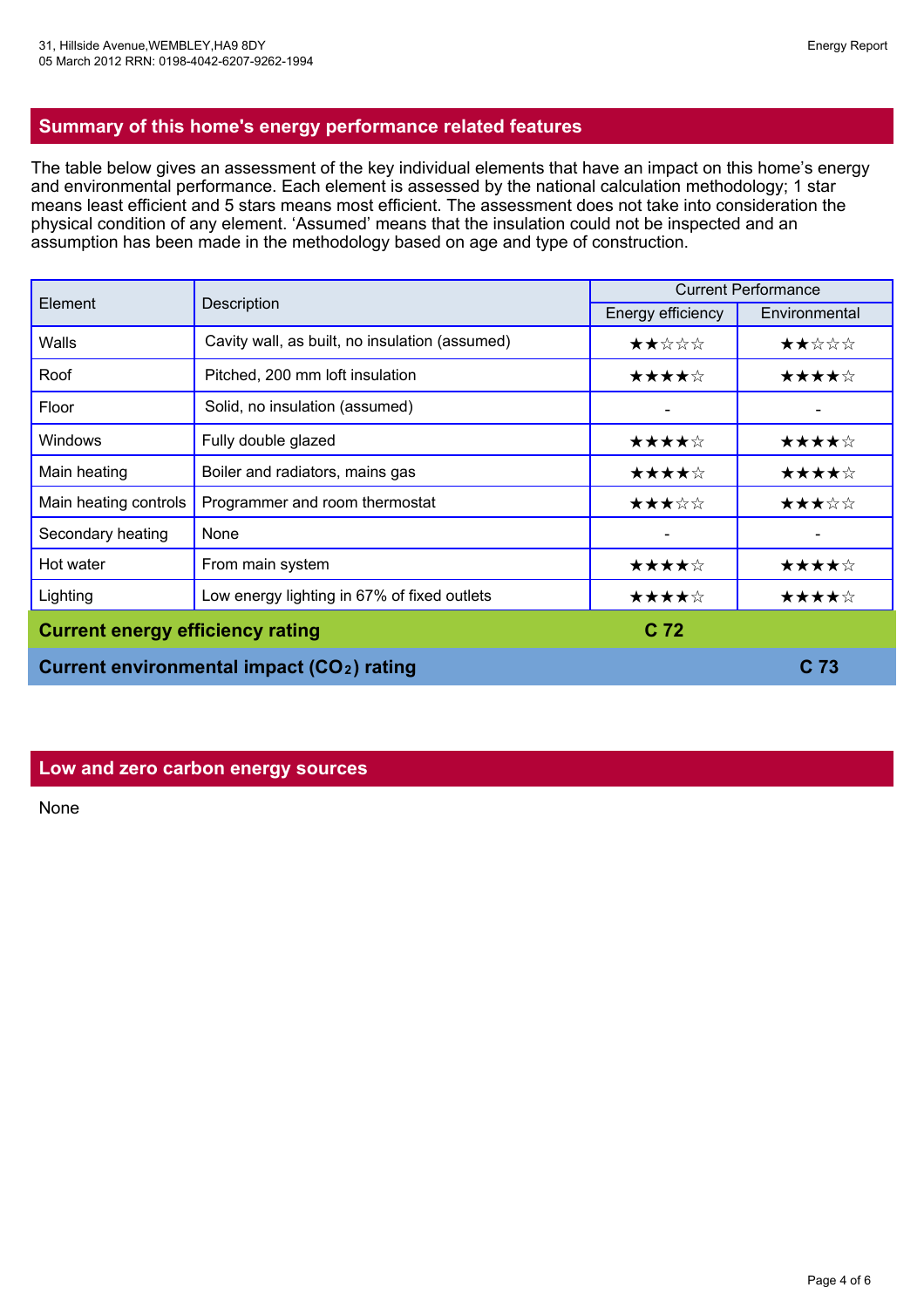#### **About the cost effective measures to improve this home's performance ratings**

If you are a tenant, before undertaking any work you should check the terms of your lease and obtain approval from your landlord if the lease either requires it, or makes no express provision for such work.

#### **Lower cost measures**

These measures are relatively inexpensive to install and are worth tackling first. The indicative costs of measures included earlier in this EPC include the costs of professional installation in most cases. Some of the cost effective measures below may be installed as DIY projects which will reduce the cost. DIY is not always straightforward, and sometimes there are health and safety risks, so take advice before carrying out DIY improvements.

#### **1 Cavity wall insulation**

Cavity wall insulation, to fill the gap between the inner and outer layers of external walls with an insulating material, reduces heat loss, improving levels of comfort, reducing energy use and lowering fuel bills. Further information about cavity wall insulation and details of local installers can be obtained from the National Insulation Association (www.nationalinsulationassociation.org.uk).

#### **2 Low energy lighting**

Low energy light bulbs last up to 12 times longer than ordinary ones and reduce lighting costs.

#### **Higher cost measures**

#### **3 New condensing boiler**

A condensing boiler is capable of much higher efficiencies than other types of boiler, meaning it will burn less fuel to heat this property. Building Regulations apply to this work.

#### **About the further measures to achieve even higher standards**

Further measures that could deliver even higher standards for this home. You should check the conditions in any covenants, planning conditions, warranties or sale contracts before undertaking any of these measures. If you are a tenant, before undertaking any work you should check the terms of your lease and obtain approval from your landlord if the lease either requires it, or makes no express provision for such work.

#### **4 Solar water heating**

A solar water heating panel uses the sun to pre-heat the hot water supply, significantly reducing demand on the heating system to provide hot water and hence save fuel and money. You could be eligible for Renewable Heat Incentive payments which could appreciably increase the savings beyond those shown on your EPC, provided that both the product and the installer are certified by the Microgeneration Certification Scheme (or equivalent). Details of local MCS installers are available at www.microgenerationcertification.org.

#### **5 Solar photovoltaic (PV) panels**

A solar PV system converts light directly into electricity via panels placed on the roof and can be used throughout the home. Building Regulations apply to this work and planning restrictions may apply. You could be eligible for a Feed-in Tariff which could appreciably increase the savings beyond those shown on your EPC, provided that both the product and the installer are certified by the Microgeneration Certification Scheme (or equivalent). Details of local MCS installers are available at www.microgenerationcertification.org.